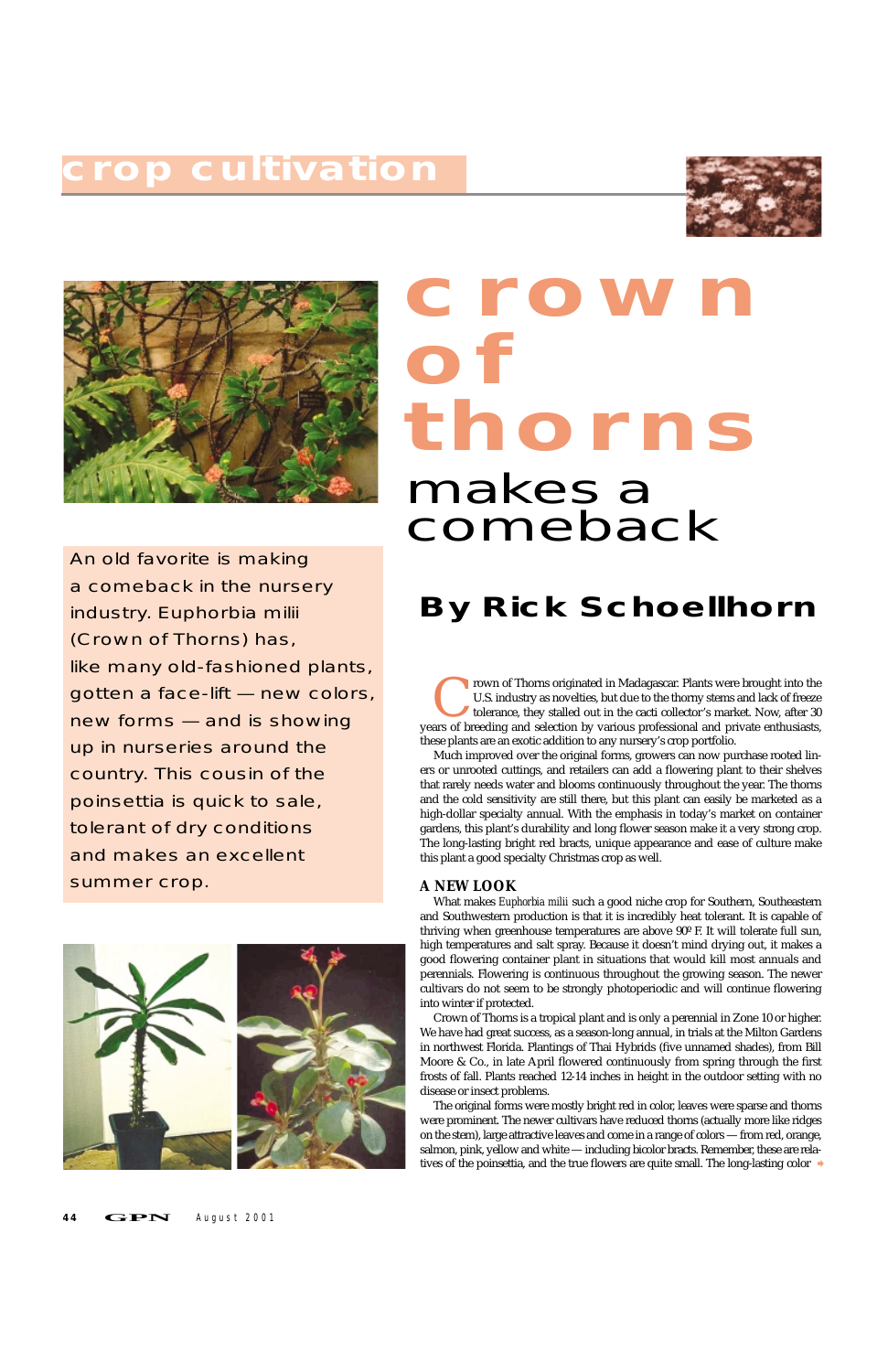comes from small bracts surrounding small, yellowish true flowers. There are still compact, small-leaved varieties available on the market (check out 'Short & Sweet' from Oglesby), and intermediate forms that have flowers 1/2-inch in

diameter. Newer releases from Thailand include some extremely large forms, which will reach three feet in height and have leaves up to 12 inches in length.

#### **PRODUCTION GUIDELINES**

Crown of Thorns is a slowgrowing plant, so cuttings are usually shipped either bare root, or callused. Many firms are shipping rooted cuttings with dry roots; this is not usually a problem as new roots form quickly. Rooting takes from 14-21 days; bottom heat is best but not essential during rooting. Once cuttings are rooted, most cultivars begin flowering immediately, so for quick turnover, try three cuttings of smaller cultivars in a 4- to 5 inch pot, one cutting per pot on the larger cultivars. Deeper plant liners will help keep stems upright until the root system gets established. Crop time varies with



roughly 12-14 weeks (similar to kalanchoe); larger pots, such as 1-gallon, take from 16-20 weeks; and a 3-gallon crop may take as much as 30-35 weeks. Many Northern growers may want to look into prefinished plants. For retailers, this is an excellent plant for customers who forget to water; mixed with other succulents, you can market these as plants for dry, windy or coastal locations. Whichever variety you select to try, production guidelines

are very similar.

**Media.** Media must be extremely well-drained; plants prefer to dry

down between waterings. A little sand in the potting mix will help sta-

bilize production containers. These plants have thick stems and a topheavy growth habit that may cause pots to tip over in lightweight mixes.

**Water/Fertility.** Dry these plants out! If planting unrooted or rooted cuttings, keep media only slightly moist until new growth begins to emerge. Once the plants are growing, they can handle normal moisture levels but will flower better if kept slightly drier. Excessive drying out can cause lower leaf drop on largeleafed cultivars.

the type of cutting or liner you *While red is the "old standby," Crown of Thorns now comes in a variety of colors, including* begin with: in 4-inch pots, it takes *cream, pink and bi-colors.*

*Euphorbia milii* prefers moderate fertility levels in production. One of the few ways to keep this plant from flowering is to overfertilize. Either a solution containing 150-275 ppm fertilizer or a medium rate of slow-release fertilizer are adequate at planting. Try using a high-phosphorus fertilizer when plants have reached salable size. The leaf color of many cultivars is naturally a pale green; don't let that encourage overfertilizing of plants.

**Light.** Plants need full sun to form flowers; avoid low-light production areas. For most of the country these plants will tolerate full, direct sun in production and in the landscape. Growers at high elevations may need light shade for best growth. ➧

### **crop cultivation**

1/2 Horizontal

BECKER UNDERWOOD

Ad #

#### 46 **GPN** August 2001

1/6 Vertical MESSERSMITH

Ad #